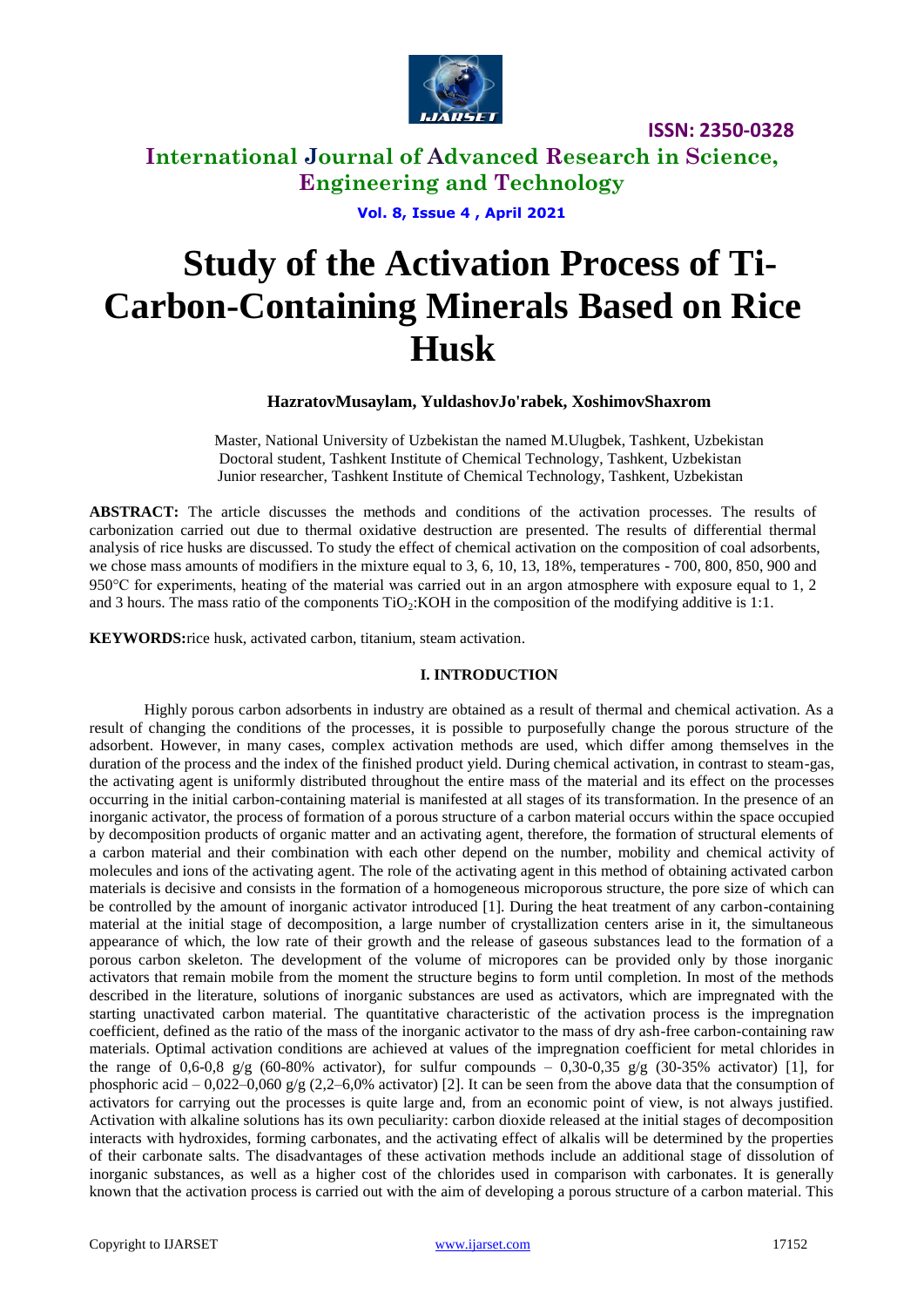

### **International Journal of Advanced Research in Science, Engineering and Technology**

#### **Vol. 8, Issue 4 , April 2021**

work uses the methods of steam-gas and chemical activation. Steam-gas activation is carried out using water vapor  $(H<sub>2</sub>O)$  and argon as activators. For chemical modification, TiO<sub>2</sub> and potassium carbonate were used. Steam-gas activation is based on the reactions between carbon and an activating agent:

 $C + H<sub>2</sub>O \rightarrow CO$ 

When each carbon atom is removed during activation, a free space is formed in the carbon matrix. The set of emerging vacancies forms a porous structure in coal, changing the pore size (most often, there is a tendency to the formation of a large number of micropores), increasing the free volume, this leads to an increase in the specific surface area of the material.

#### **II. SIGNIFICANCE OF THE SYSTEM**

The article discusses the methods and conditions of the activation processes. The results of carbonization carried out due to thermal oxidative destruction are presented. The study of literature survey is presented in section III, methodology is explained in section IV, section V covers the experimental results of the study, and section VI discusses the future study and conclusion.

#### **III. METHODOLOGY**

The dried rice husk samples were subjected to the carbonization process, which was carried out due to thermal oxidative destruction (TOD) and pyrolysis. Usually, thermal oxidative destruction is understood as the process of thermal activation with air access. The process of thermo-oxidative destruction and activation was carried out in an experimental laboratory setup consisting of an electrically heated reactor with an argon and water vapor supply system, a gas analyzer and a thermocouple. The activation temperature was provided by an external electric heater, which is located on the outer wall of the furnace. To maintain a constant set temperature of the process, an automatic thermostat was used [3]. In order to study the processes occurring during the heat treatment of rice husks (RH), differential thermal analysis was carried out in air and in an argon atmosphere, which simulates the pyrolysis process without air access. The results are shown in Figure 1. The course of the TG and DSC curves as a whole characterizes the processes of destruction of organic components of RS: hemicellulose, cellulose and lignin, which have been studied in a large number of works [4-6]. To study the process of chemical activation, the samples for experiments were prepared by mixing titanium oxide, potassium hydroxide with carbon material in ratios that ensure the required content of the additive in the mixture. During the process, we varied: the content of the additive in the mixture, the activation temperature, and the holding time. The temperature of the activation process when using solid reagents is determined by their melting point. For the experiments, the mass quantities of modifiers in the mixture were chosen, equal to 3, 6, 10, 13, 18%, temperatures - 700, 800, 850, 900 and 950 °C, the heating of the material was carried out with an exposure equal to 1, 2 and 3 hours ... The mass ratio of the components  $TiO<sub>2</sub>: KOH$  in the composition of the modifying additive is 1:1.

#### **IV. EXPERIMENTAL RESULTS**

The resulting carbonated product is black and retains its original morphological form.After carbonization, the material was subjected to grinding in a ball mill, followed by particle size classification (Table 1). **Table 1**

|  | таше т           |      |            |         |         |         |         |         |        |       |  |
|--|------------------|------|------------|---------|---------|---------|---------|---------|--------|-------|--|
|  | Partial size, mm |      | $1 - 0.63$ | $0,63-$ | $0,43-$ | $0,32-$ | $0,25-$ | $0.16-$ | < 0, 1 | total |  |
|  |                  |      |            | 0,43    | 0,32    | 0.25    | 0.16    | 0,10    |        |       |  |
|  | Content,% wt.    | 0,11 | 0,91       | 0,29    | 2,44    | 0,04    | 6,36    | 5,87    | 83,98  | 100   |  |

Table 1 shows that the highest content (83,98% wt.) In the carbonizate after grinding is characterized by a fraction of particles with a size of  $\langle 0,1 \text{ mm}$ . The need for grinding is due to the further operation of leaching the mineral components, the rate of which depends on the active surface of the solid phase obtained during the activation process.The resulting solid product in the leaching step is a carbon material with a carbon content greater than 70%.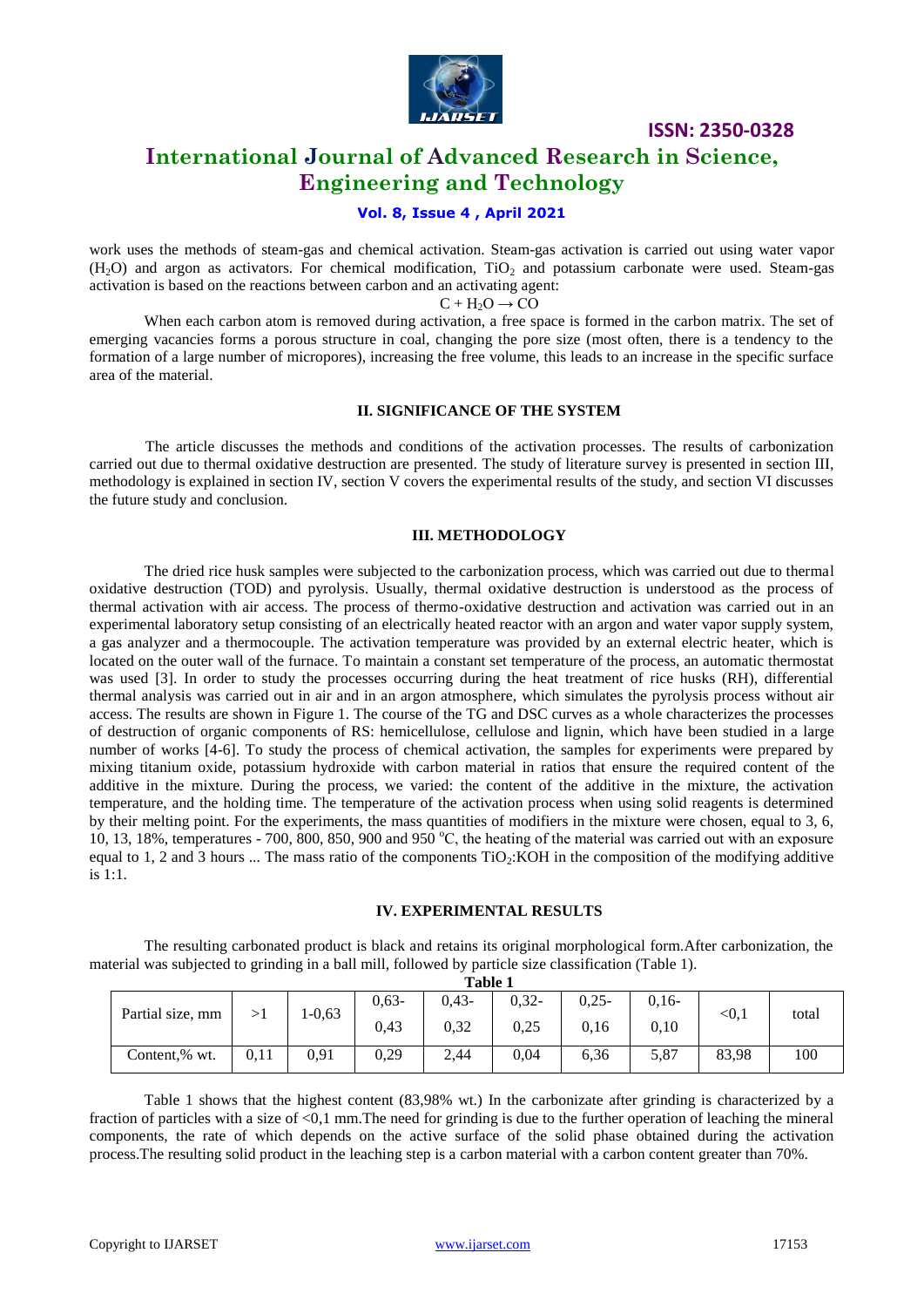

# **International Journal of Advanced Research in Science, Engineering and Technology**

#### **Vol. 8, Issue 4 , April 2021**



**Fig. 1.Thermograms of RS in air (a) and argon (b): 1) TG; 2) DSK**

The data obtained from Fig. 1 (a) indicate that during the combustion of RS in a stream of air, the material reduces its mass during processing to a temperature of 520 °C by 87,70%, and up to 600 °C by 88,95%. The main weight loss is associated with the destruction of the structures of cellulose and lignin under the action of thermal oxidative destruction in the temperature range 250–520 °C with the release of mainly water, carbon monoxide, and carbon dioxide. A slight decrease in the mass of the material in the range of  $520-600$  °C (1,67%) is associated with the burnout of carbon formed after the destruction of cellulose and lignin and the release of a small amount of CO and CO<sub>2</sub>. Table 2 shows the values of the decrease in the mass of the original RS when calcined in an air flow and an argon flow.

**Table 2. Dependence of the decrease in the mass of the feedstock on the calcination temperature in an air flow and an argon flow**

| Warm-up temperature, <sup>o</sup> C | 200  | 300   | 400   | 500   | 600   | 700   | 800   | 900   | 1000  |
|-------------------------------------|------|-------|-------|-------|-------|-------|-------|-------|-------|
| Reducing the mass of rice           |      |       |       |       |       |       |       |       |       |
| husks when heated in a              | 3,93 | 22,28 | 60.39 | 84.19 | 88.95 | 89.23 | 89.32 | 89.27 | 89,33 |
| stream of air,%                     |      |       |       |       |       |       |       |       |       |
| Reducing the mass of rice           |      |       |       |       |       |       |       |       |       |
| husks when heated in a              | 1,98 | 18,85 | 54.82 | 59,83 | 62.31 | 64.04 | 65.49 | 66.78 | 67,16 |
| flow of argon, %                    |      |       |       |       |       |       |       |       |       |

The DSC dependence is characterized by two intense exothermic effects with maxima at 370 and 485 °C. In this temperature range (220–570С), cellulose and lignin undergo thermal oxidative decomposition. Lignin decomposes at a higher temperature due to its "more aromatic structure", although there is no clear sequence of decomposition, since lignin and cellulose are linked in RS by chemical bonds of different strengths. The yield of the solid residue carbonizate - during thermal oxidative destruction is insignificant, and it is economically and technologically ineffective to obtain carbon materials by burning most of the sawdust. The study of the dependence of the product yield and the carbon content in the material on the activation temperature and the mass amount of the activator in the mixture showed that the product yield with the amount of addition of the activator equal to 10% by weight and the holding time of 1, 2, 3 hours varies in the range from 65 to 92%. There is a tendency for the yield of the product to decrease with increasing temperature, so the maximum yields are achieved at 700 °C and holding for 1 hour and is 90%. The minimum yields correspond to a temperature of 950  $\degree$ C, which is naturally associated with the removal of carbon due to the reactions of CO formation. The best indicators of the product yield and carbon content in it are achieved at a